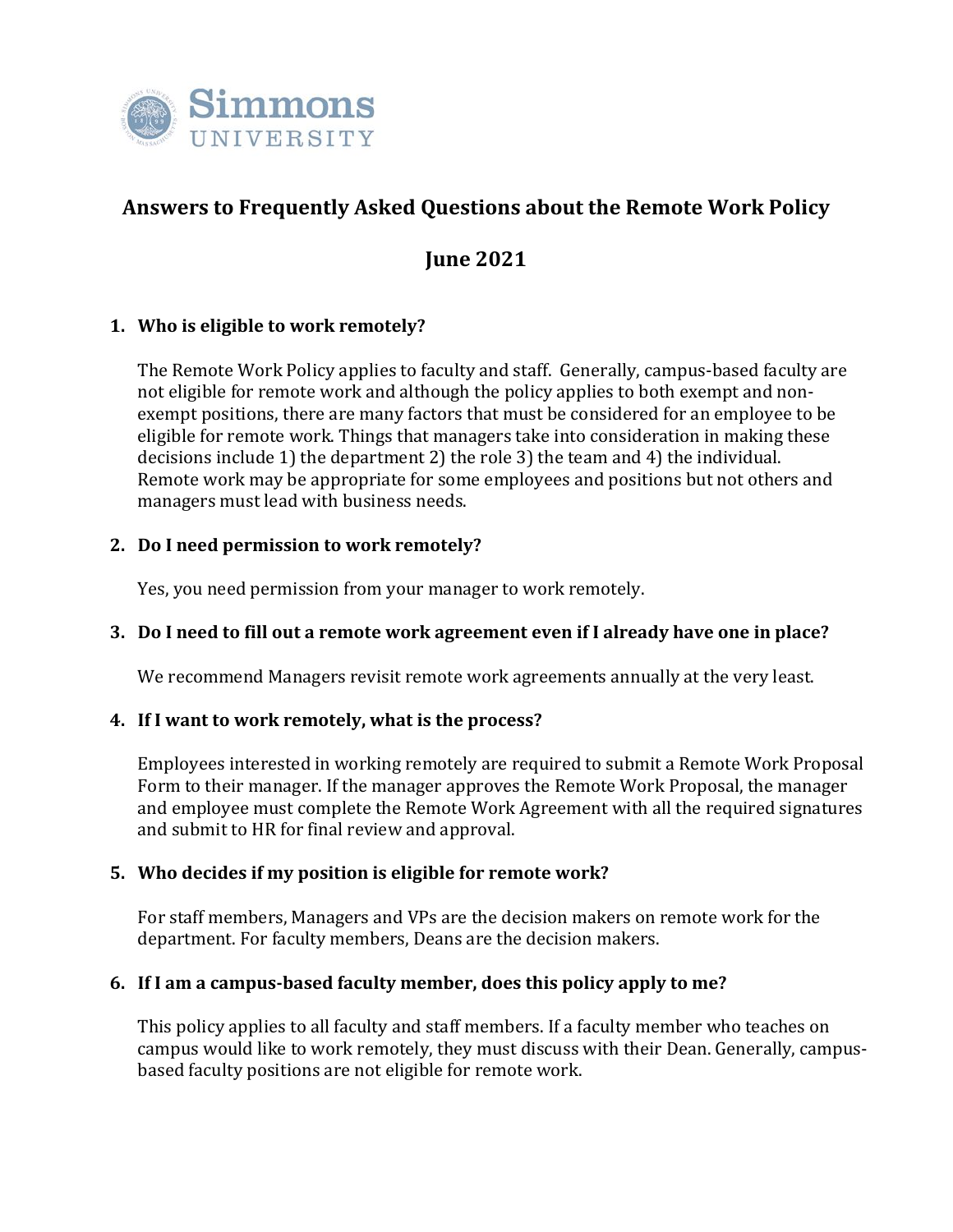## **7. If I am a campus-based faculty member and I want to teach online, does this policy apply to me?**

This policy applies to all faculty and staff members. For faculty who want to teach online, they must discuss with their Dean.

#### **8. If I am approved to work remotely will I be reimbursed for my internet and phone bill**?

The cost of internet and phone service is generally not reimbursable under this policy.

#### **9. Under this policy, for what items might I be reimbursed?**

The University may provide select equipment and appropriate stipends for materials needed by Full Remote Work employees to effectively perform their duties, as approved by their Manager and Unit Vice President.

Generally, Partial Remote Work employees are not eligible for home office expenses or travel related expenses to campus.

#### **10. If I move out of state, will the cost of travel to campus be covered?**

Partial remote work employees are not eligible for travel related expenses to campus. If your position is campus-based and you move out of state, it is still your responsibility to cover costs associated with commuting to campus.

Full remote work employees that reside within 150 miles of the campus are not eligible for travel related expenses to campus. All eligible travel related expenses will be reviewed and expensed in accordance with the [Simmons University Travel & Hospitality Policy.](https://internal.simmons.edu/wp-content/uploads/2019/07/Travel-and-Hospitality-Policy.pdf)

#### **11. If I am not comfortable being on campus because of COVID-19, can I work remotely?**

Simmons is following all guidelines by the city, state and CDC to keep our campus and community safe and healthy. Business needs will dictate if someone is approved to work remotely.

#### **12. What is the process for requesting an accommodation?**